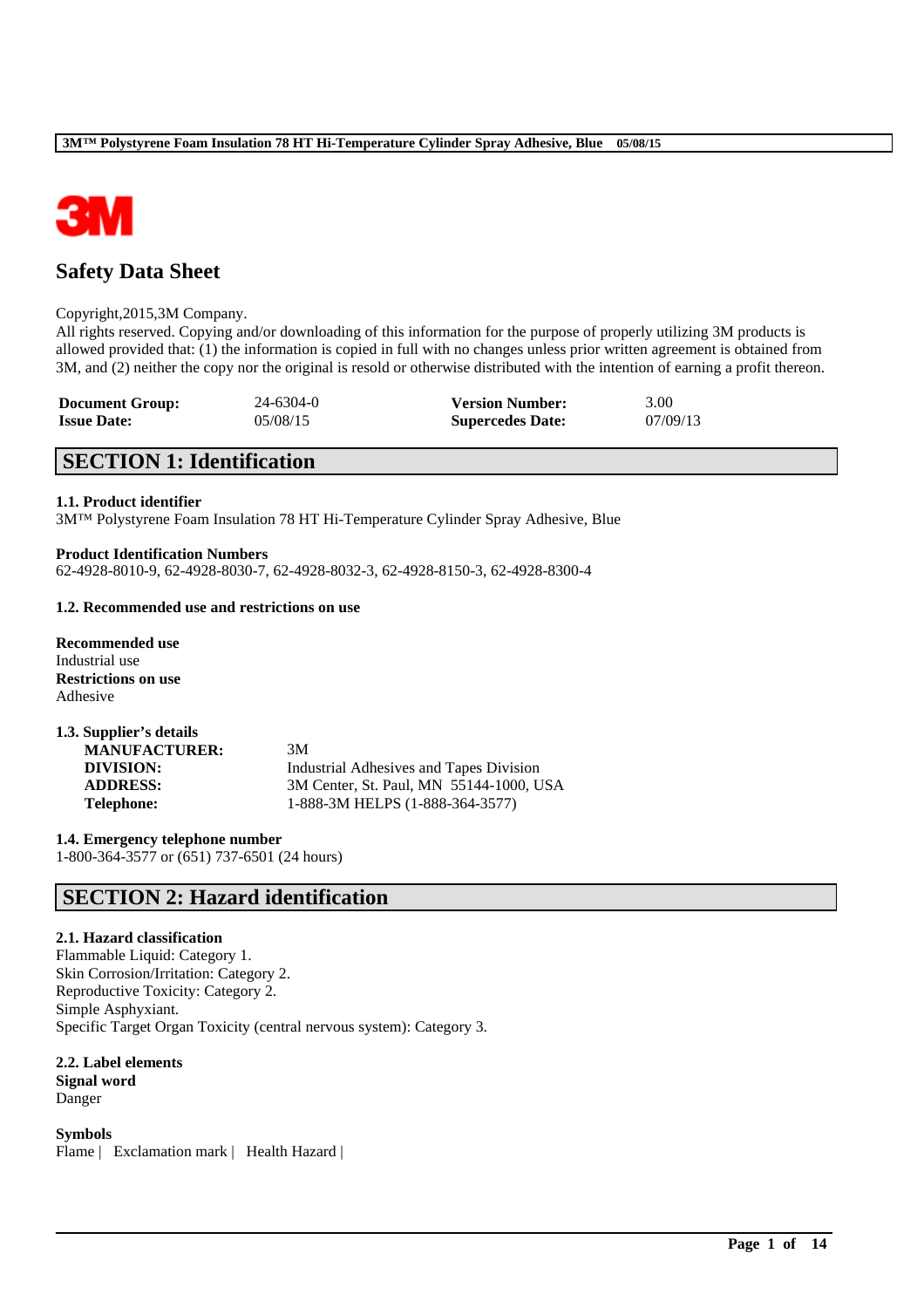**Pictograms**



**Hazard Statements** Extremely flammable liquid and vapor.

Causes skin irritation. May cause drowsiness or dizziness. Suspected of damaging fertility or the unborn child. May displace oxygen and cause rapid suffocation.

## **Precautionary Statements**

**General:** Keep out of reach of children.

#### **Prevention:**

Obtain special instructions before use. Do not handle until all safety precautions have been read and understood. Keep away from heat/sparks/open flames/hot surfaces. - No smoking. Ground/bond container and receiving equipment. Use only non-sparking tools. Take precautionary measures against static discharge. Keep container tightly closed. Use explosion-proof electrical/ventilating/lighting equipment. Avoid breathing dust/fume/gas/mist/vapors/spray. Use only outdoors or in a well-ventilated area. Wear protective gloves and eye/face protection. Wash thoroughly after handling.

#### **Response:**

IF INHALED: Remove person to fresh air and keep comfortable for breathing.

IF ON SKIN (or hair): Take off immediately all contaminated clothing. Rinse skin with water/shower.

IF IN EYES: Rinse cautiously with water for several minutes. Remove contact lenses, if present and easy to do. Continue rinsing.

If skin irritation occurs: Get medical advice/attention.

Take off contaminated clothing and wash it before reuse.

IF exposed or concerned: Get medical advice/attention.

In case of fire: Use a fire fighting agent suitable for flammable liquids such as dry chemical or carbon dioxide to extinguish.

## **Storage:**

Store in a well-ventilated place. Keep container tightly closed. Keep cool. Store locked up.

## **Disposal:**

Dispose of contents/container in accordance with applicable local/regional/national/international regulations.

\_\_\_\_\_\_\_\_\_\_\_\_\_\_\_\_\_\_\_\_\_\_\_\_\_\_\_\_\_\_\_\_\_\_\_\_\_\_\_\_\_\_\_\_\_\_\_\_\_\_\_\_\_\_\_\_\_\_\_\_\_\_\_\_\_\_\_\_\_\_\_\_\_\_\_\_\_\_\_\_\_\_\_\_\_\_\_\_\_\_

## **2.3. Hazards not otherwise classified**

None.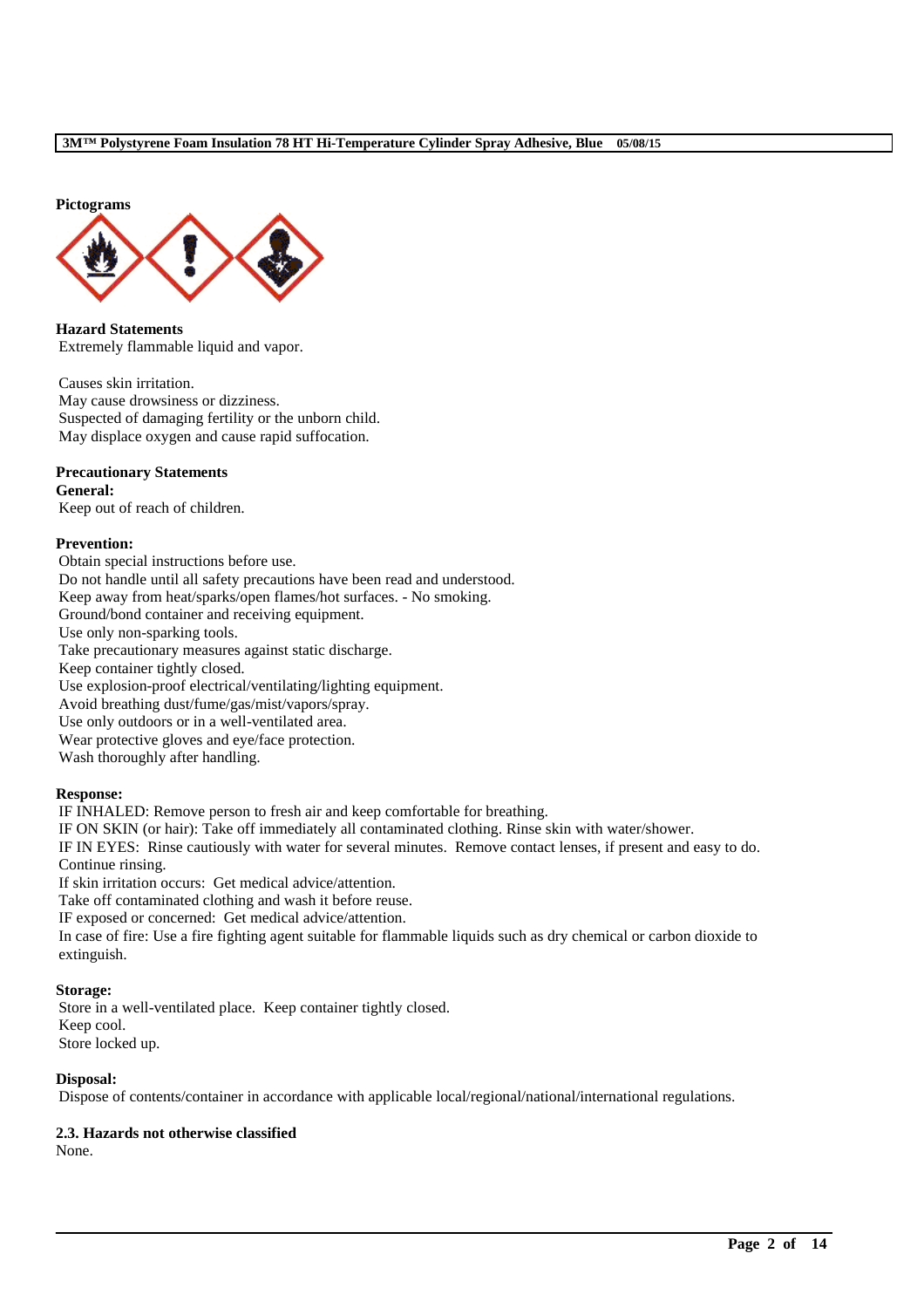# **SECTION 3: Composition/information on ingredients**

| Ingredient               | C.A.S. No.     | $\%$ by Wt               |
|--------------------------|----------------|--------------------------|
| Dimethyl Ether           | $115 - 10 - 6$ | 40 - 50 Trade Secret $*$ |
| Cyclohexane              | 110-82-7       | 15 - 25 Trade Secret $*$ |
| Hexane isomers           | 64742-49-0     | 15 - 20 Trade Secret *   |
| Non-Hazardous Components | Trade Secret*  | 10 - 15 Trade Secret $*$ |
| Naphthol Spirits         | 64742-48-9     | 1 - 5 Trade Secret *     |
| Acetone                  | $67-64-1$      | 1 - 5 Trade Secret *     |
| n-Hexane                 | $110 - 54 - 3$ | $0 - 1$ Trade Secret $*$ |

\*The specific chemical identity and/or exact percentage (concentration) of this composition has been withheld as a trade secret.

## **SECTION 4: First aid measures**

#### **4.1. Description of first aid measures**

#### **Inhalation:**

Remove person to fresh air. If you feel unwell, get medical attention.

#### **Skin Contact:**

Immediately wash with soap and water. Remove contaminated clothing and wash before reuse. If signs/symptoms develop, get medical attention.

#### **Eye Contact:**

Flush with large amounts of water. Remove contact lenses if easy to do. Continue rinsing. If signs/symptoms persist, get medical attention.

## **If Swallowed:**

Rinse mouth. If you feel unwell, get medical attention.

## **4.2. Most important symptoms and effects, both acute and delayed**

See Section 11.1. Information on toxicological effects.

## **4.3. Indication of any immediate medical attention and special treatment required**

Not applicable.

## **SECTION 5: Fire-fighting measures**

## **5.1. Suitable extinguishing media**

In case of fire: Use a fire fighting agent suitable for flammable liquids such as dry chemical or carbon dioxide to extinguish.

\_\_\_\_\_\_\_\_\_\_\_\_\_\_\_\_\_\_\_\_\_\_\_\_\_\_\_\_\_\_\_\_\_\_\_\_\_\_\_\_\_\_\_\_\_\_\_\_\_\_\_\_\_\_\_\_\_\_\_\_\_\_\_\_\_\_\_\_\_\_\_\_\_\_\_\_\_\_\_\_\_\_\_\_\_\_\_\_\_\_

## **5.2. Special hazards arising from the substance or mixture**

Closed containers exposed to heat from fire may build pressure and explode.

## **Hazardous Decomposition or By-Products**

| <b>Substance</b>    | <b>Condition</b>  |
|---------------------|-------------------|
| Aldehydes           | During Combustion |
| <b>Hydrocarbons</b> | During Combustion |
| Carbon monoxide     | During Combustion |
| Carbon dioxide      | During Combustion |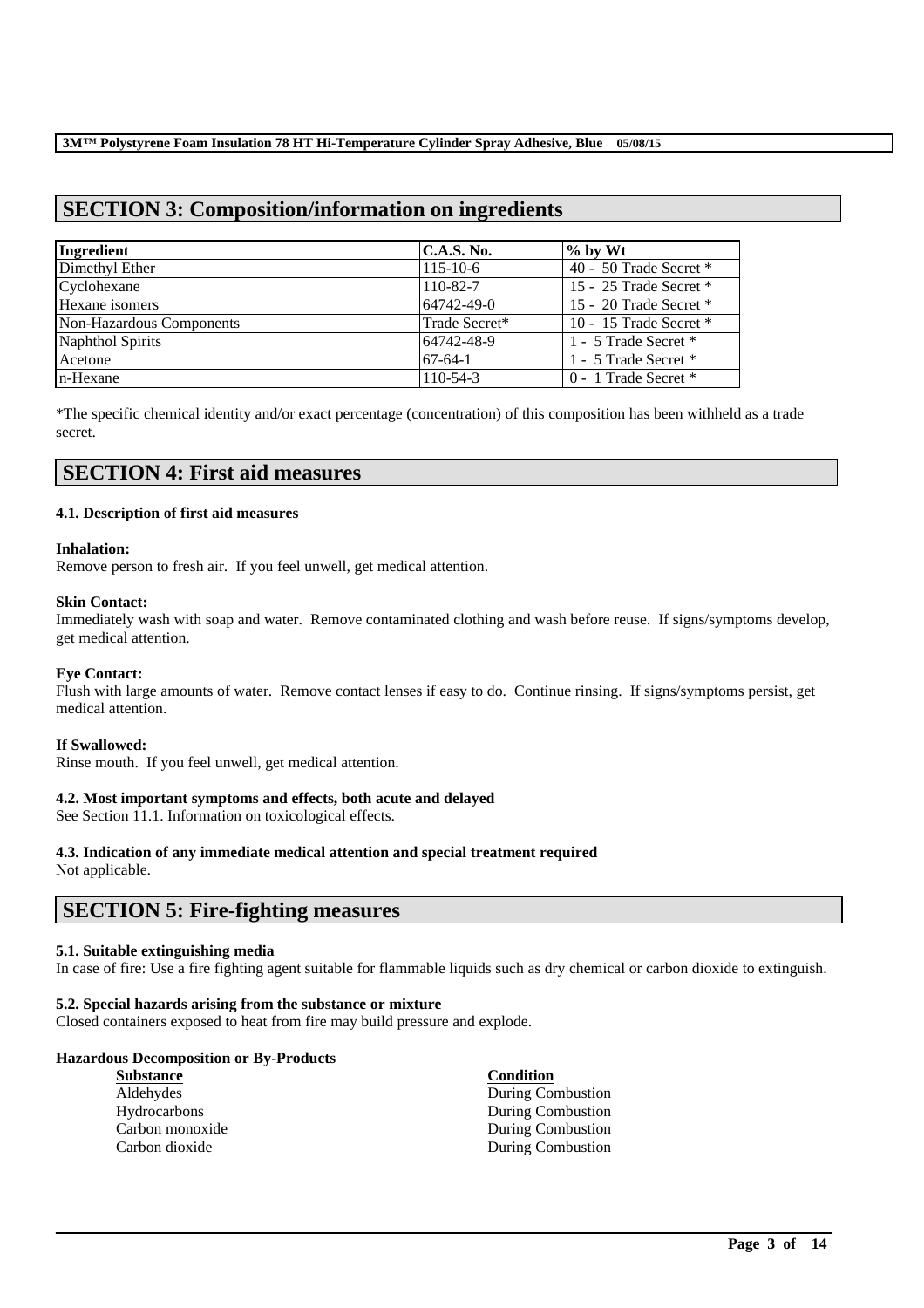## **5.3. Special protective actions for fire-fighters**

Water may not effectively extinguish fire; however, it should be used to keep fire-exposed containers and surfaces cool and prevent explosive rupture.

## **SECTION 6: Accidental release measures**

### **6.1. Personal precautions, protective equipment and emergency procedures**

Evacuate area. Keep away from heat/sparks/open flames/hot surfaces. - No smoking. Use only non-sparking tools. Ventilate the area with fresh air. For large spill, or spills in confined spaces, provide mechanical ventilation to disperse or exhaust vapors, in accordance with good industrial hygiene practice. Warning! A motor could be an ignition source and could cause flammable gases or vapors in the spill area to burn or explode. Refer to other sections of this SDS for information regarding physical and health hazards, respiratory protection, ventilation, and personal protective equipment.

#### **6.2. Environmental precautions**

Avoid release to the environment. For larger spills, cover drains and build dikes to prevent entry into sewer systems or bodies of water.

#### **6.3. Methods and material for containment and cleaning up**

Contain spill. Cover spill area with a fire-extinguishing foam. An appropriate aqueous film forming foam (AFFF) is recommended. Working from around the edges of the spill inward, cover with bentonite, vermiculite, or commercially available inorganic absorbent material. Mix in sufficient absorbent until it appears dry. Remember, adding an absorbent material does not remove a physical, health, or environmental hazard. Collect as much of the spilled material as possible using non-sparking tools. Place in a metal container approved for transportation by appropriate authorities. Clean up residue with an appropriate solvent selected by a qualified and authorized person. Ventilate the area with fresh air. Read and follow safety precautions on the solvent label and SDS. Seal the container. Dispose of collected material as soon as possible.

## **SECTION 7: Handling and storage**

## **7.1. Precautions for safe handling**

Keep out of reach of children. Do not handle until all safety precautions have been read and understood. Keep away from heat/sparks/open flames/hot surfaces. - No smoking. Use only non-sparking tools. Take precautionary measures against static discharge. Do not breathe dust/fume/gas/mist/vapors/spray. Do not get in eyes, on skin, or on clothing. Do not eat, drink or smoke when using this product. Wash thoroughly after handling. Avoid release to the environment. Avoid contact with oxidizing agents (eg. chlorine, chromic acid etc.) Wear low static or properly grounded shoes. Use personal protective equipment (gloves, respirators, etc.) as required. To minimize the risk of ignition, determine applicable electrical classifications for the process using this product and select specific local exhaust ventilation equipment to avoid flammable vapor accumulation. Ground/bond container and receiving equipment if there is potential for static electricity accumulation during transfer.

#### **7.2. Conditions for safe storage including any incompatibilities**

Store in a well-ventilated place. Keep cool. Keep container tightly closed. Store away from heat. Store away from acids. Store away from oxidizing agents.

## **SECTION 8: Exposure controls/personal protection**

## **8.1. Control parameters**

#### **Occupational exposure limits**

If a component is disclosed in section 3 but does not appear in the table below, an occupational exposure limit is not available for the component.

| Ingredient  | <b>C.A.S. No.</b> | Agency       | Limit type                       | <b>Additional Comments</b> |
|-------------|-------------------|--------------|----------------------------------|----------------------------|
| n-Hexane    | $110-54-3$        | <b>ACGIH</b> | TWA:50 ppm                       | <b>Skin Notation</b>       |
| n-Hexane    | $110-54-3$        | <b>OSHA</b>  | $\text{TWA:1800 mg/m3(500 ppm)}$ |                            |
| Cyclohexane | 110-82-7          | <b>ACGIH</b> | TWA:100 ppm                      |                            |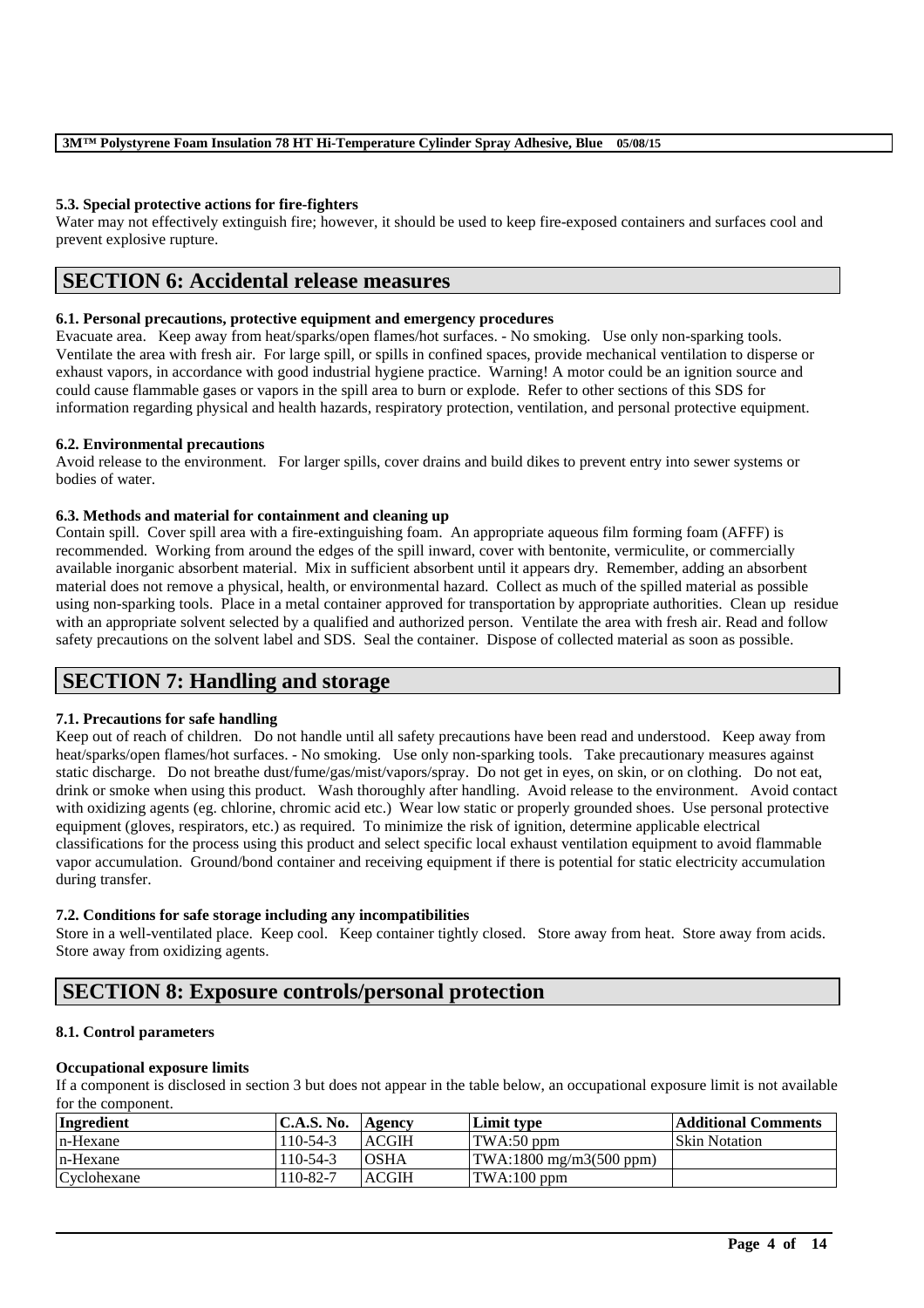| Cyclohexane      | 110-82-7       | <b>OSHA</b>  | TWA:1050 mg/m3(300 ppm)                              |        |
|------------------|----------------|--------------|------------------------------------------------------|--------|
| Dimethyl Ether   | $115 - 10 - 6$ | <b>AIHA</b>  | TWA:1880 mg/m3(1000 ppm)                             |        |
| Dimethyl Ether   | $115 - 10 - 6$ | <b>CMRG</b>  | $TWA:1000$ ppm                                       |        |
| Naphthol Spirits | 64742-48-9     | Manufacturer | $TWA:100$ ppm                                        |        |
|                  |                | determined   |                                                      |        |
| Hexane isomers   | 64742-49-0     | <b>CMRG</b>  | $TWA:50$ ppm                                         |        |
| Acetone          | $67-64-1$      | <b>ACGIH</b> | TWA:500 ppm; STEL:750 ppm $AA$ : Not class. as human |        |
|                  |                |              |                                                      | carcin |
| Acetone          | $67-64-1$      | <b>OSHA</b>  | TWA:2400 mg/m3(1000 ppm)                             |        |

ACGIH : American Conference of Governmental Industrial Hygienists

AIHA : American Industrial Hygiene Association

CMRG : Chemical Manufacturer's Recommended Guidelines

OSHA : United States Department of Labor - Occupational Safety and Health Administration

TWA: Time-Weighted-Average

STEL: Short Term Exposure Limit

CEIL: Ceiling

#### **8.2. Exposure controls**

#### **8.2.1. Engineering controls**

Do not remain in area where available oxygen may be reduced. Use general dilution ventilation and/or local exhaust ventilation to control airborne exposures to below relevant Exposure Limits and/or control dust/fume/gas/mist/vapors/spray. If ventilation is not adequate, use respiratory protection equipment. Use explosion-proof ventilation equipment.

## **8.2.2. Personal protective equipment (PPE)**

## **Eye/face protection**

Select and use eye/face protection to prevent contact based on the results of an exposure assessment. The following eye/face protection(s) are recommended:

Indirect Vented Goggles

## **Skin/hand protection**

Select and use gloves and/or protective clothing approved to relevant local standards to prevent skin contact based on the results of an exposure assessment. Selection should be based on use factors such as exposure levels, concentration of the substance or mixture, frequency and duration, physical challenges such as temperature extremes, and other use conditions. Consult with your glove and/or protective clothing manufacturer for selection of appropriate compatible gloves/protective clothing.

Gloves made from the following material(s) are recommended: Fluoroelastomer Nitrile Rubber

## **Respiratory protection**

An exposure assessment may be needed to decide if a respirator is required. If a respirator is needed, use respirators as part of a full respiratory protection program. Based on the results of the exposure assessment, select from the following respirator type(s) to reduce inhalation exposure:

\_\_\_\_\_\_\_\_\_\_\_\_\_\_\_\_\_\_\_\_\_\_\_\_\_\_\_\_\_\_\_\_\_\_\_\_\_\_\_\_\_\_\_\_\_\_\_\_\_\_\_\_\_\_\_\_\_\_\_\_\_\_\_\_\_\_\_\_\_\_\_\_\_\_\_\_\_\_\_\_\_\_\_\_\_\_\_\_\_\_

Half facepiece or full facepiece air-purifying respirator suitable for organic vapors

Half facepiece or full facepiece supplied-air respirator

Organic vapor respirators may have short service life.

For questions about suitability for a specific application, consult with your respirator manufacturer.

## **SECTION 9: Physical and chemical properties**

**9.1. Information on basic physical and chemical properties General Physical Form:** Liquid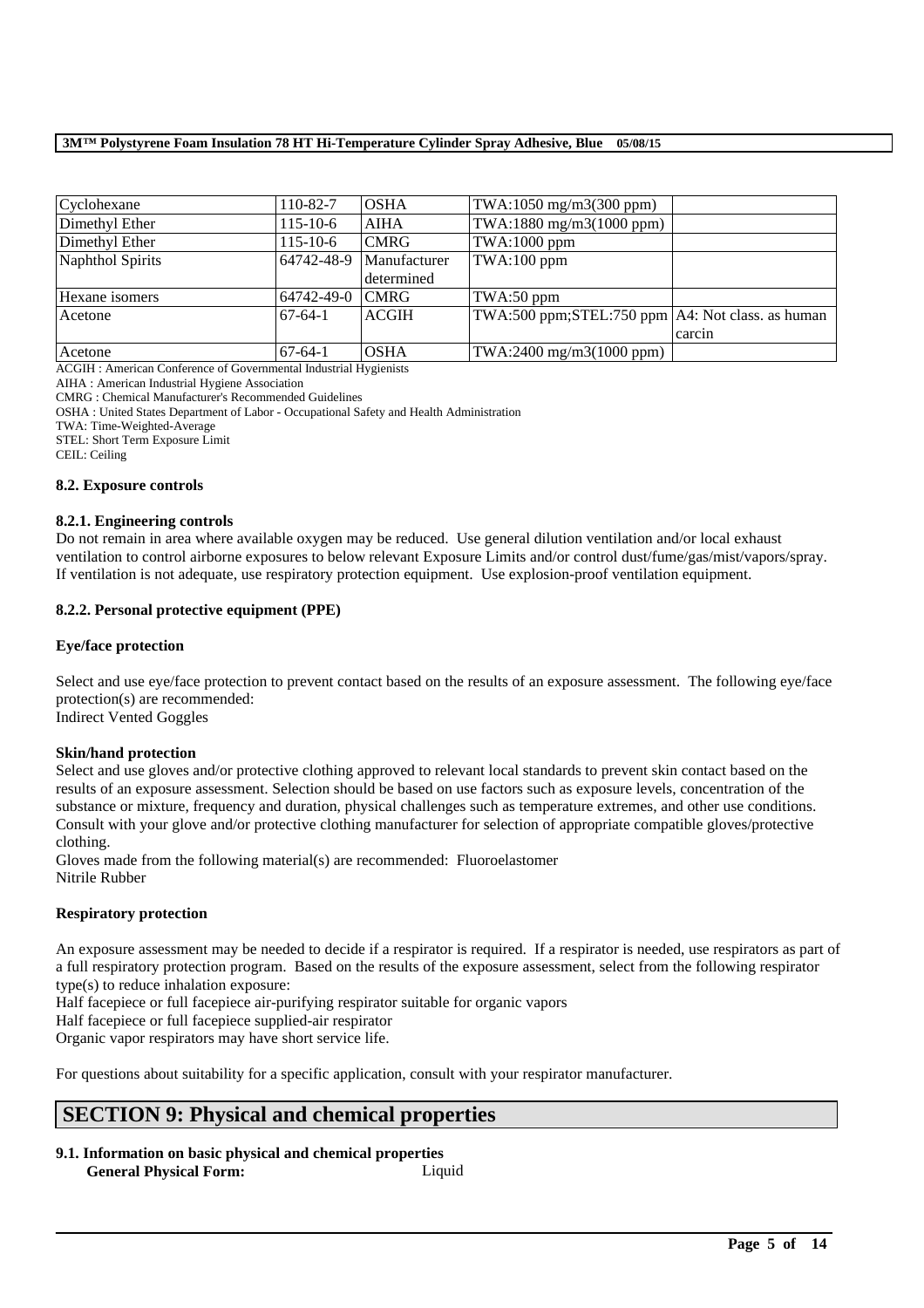| Odor, Color, Grade:                    | liquid, blue, mild odor                                       |  |
|----------------------------------------|---------------------------------------------------------------|--|
| Odor threshold                         | No Data Available                                             |  |
| pH                                     | Not Applicable                                                |  |
| <b>Melting point</b>                   | Not Applicable                                                |  |
| <b>Boiling Point</b>                   | $\epsilon = 68$ °F                                            |  |
| <b>Flash Point</b>                     | -40 °F [ <i>Details:</i> Flammable Gas]                       |  |
| <b>Evaporation rate</b>                | No Data Available                                             |  |
| <b>Flammability (solid, gas)</b>       | Not Applicable                                                |  |
| <b>Flammable Limits(LEL)</b>           | $1.2\%$ volume                                                |  |
| <b>Flammable Limits(UEL)</b>           | 27.0 % volume                                                 |  |
| <b>Vapor Pressure</b>                  | 84.7 psia [@ 68 °F]                                           |  |
| <b>Vapor Density</b>                   | $>=1.0$ [ <i>Ref Std: AIR=1</i> ]                             |  |
| <b>Density</b>                         | $0.70$ g/ml                                                   |  |
| <b>Specific Gravity</b>                | $0.70$ [ <i>Ref Std:</i> WATER=1]                             |  |
| <b>Solubility in Water</b>             | Nil                                                           |  |
| Solubility- non-water                  | No Data Available                                             |  |
| Partition coefficient: n-octanol/water | No Data Available                                             |  |
| <b>Autoignition temperature</b>        | No Data Available                                             |  |
| <b>Decomposition temperature</b>       | Not Applicable                                                |  |
| <b>Viscosity</b>                       | Not Applicable                                                |  |
| <b>Hazardous Air Pollutants</b>        | <=1 % weight [Test Method: Calculated]                        |  |
| <b>Volatile Organic Compounds</b>      | 588 g/l [Test Method: calculated SCAQMD rule 443.1] [Details: |  |
|                                        | low solids less exempts]                                      |  |
| <b>Solids Content</b>                  | $10 - 15%$                                                    |  |

## **SECTION 10: Stability and reactivity**

## **10.1. Reactivity**

This material may be reactive with certain agents under certain conditions - see the remaining headings in this section.

## **10.2. Chemical stability**

Stable.

## **10.3. Possibility of hazardous reactions**

Hazardous polymerization will not occur.

## **10.4. Conditions to avoid** Heat

Sparks and/or flames

## **10.5. Incompatible materials**

Strong oxidizing agents

## **10.6. Hazardous decomposition products**

**Substance Condition** None known.

Refer to section 5.2 for hazardous decomposition products during combustion.

## **SECTION 11: Toxicological information**

**The information below may not be consistent with the material classification in Section 2 if specific ingredient classifications are mandated by a competent authority. In addition, toxicological data on ingredients may not be**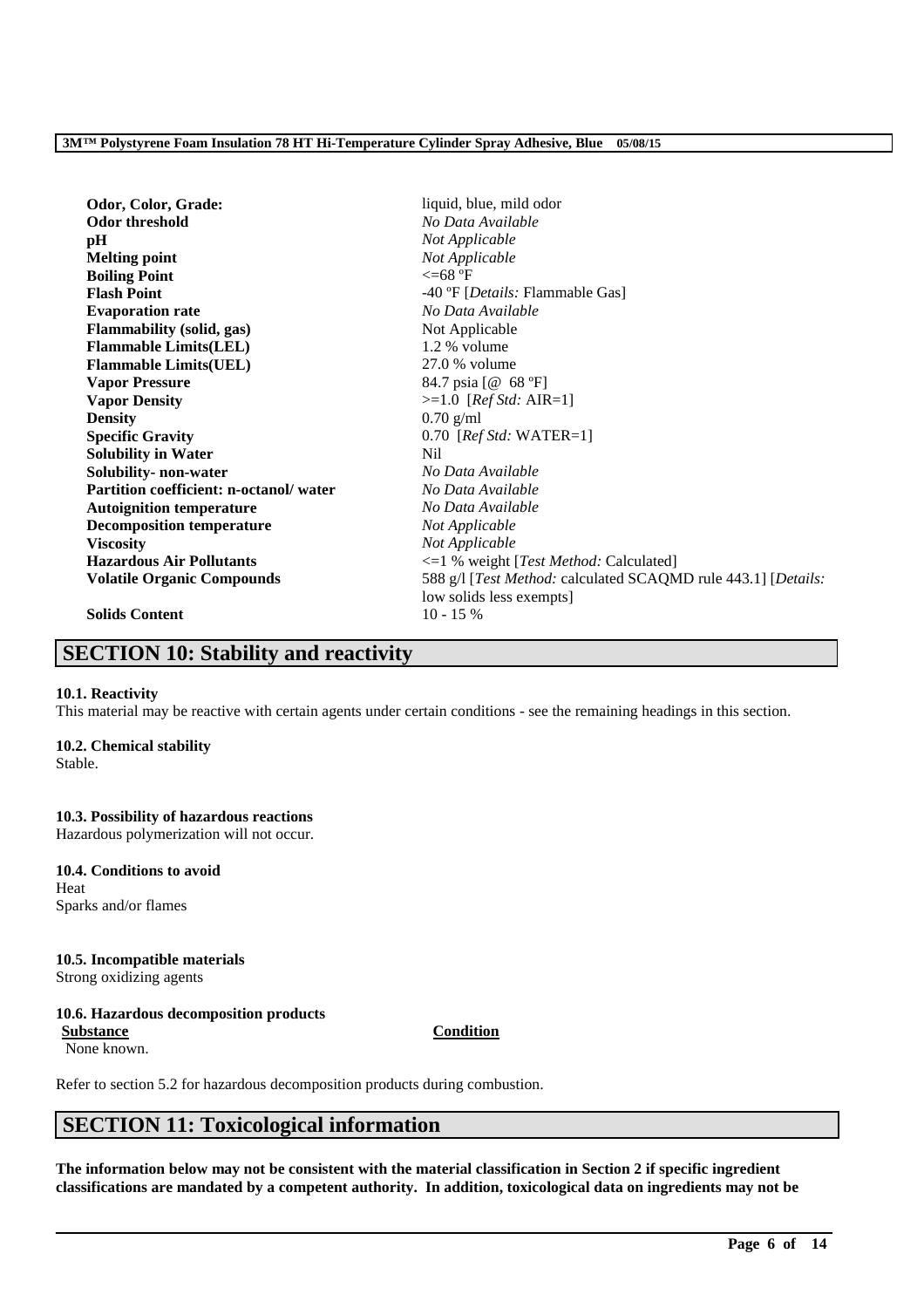**reflected in the material classification and/or the signs and symptoms of exposure, because an ingredient may be present below the threshold for labeling, an ingredient may not be available for exposure, or the data may not be relevant to the material as a whole.**

#### **11.1. Information on Toxicological effects**

#### **Signs and Symptoms of Exposure**

#### **Based on test data and/or information on the components, this material may produce the following health effects:**

#### **Inhalation:**

Intentional concentration and inhalation may be harmful or fatal.

Simple Asphyxiation: Signs/symptoms may include increased heart rate, rapid respirations, drowsiness, headache, incoordination, altered judgement, nausea, vomiting, lethargy, seizures, coma, and may be fatal.

Respiratory Tract Irritation: Signs/symptoms may include cough, sneezing, nasal discharge, headache, hoarseness, and nose and throat pain.

May cause additional health effects (see below).

#### **Skin Contact:**

Skin Irritation: Signs/symptoms may include localized redness, swelling, itching, dryness, cracking, blistering, and pain.

#### **Eye Contact:**

Contact with the eyes during product use is not expected to result in significant irritation.

#### **Ingestion:**

Gastrointestinal Irritation: Signs/symptoms may include abdominal pain, stomach upset, nausea, vomiting and diarrhea.

May cause additional health effects (see below).

#### **Additional Health Effects:**

#### **Single exposure may cause target organ effects:**

Central Nervous System (CNS) Depression: Signs/symptoms may include headache, dizziness, drowsiness, incoordination, nausea, slowed reaction time, slurred speech, giddiness, and unconsciousness.

#### **Reproductive/Developmental Toxicity:**

Contains a chemical or chemicals which can cause birth defects or other reproductive harm.

#### **Toxicological Data**

If a component is disclosed in section 3 but does not appear in a table below, either no data are available for that endpoint or the data are not sufficient for classification.

## **Acute Toxicity**

| <b>Name</b>     | Route                  | <b>Species</b> | <b>Value</b>                                      |
|-----------------|------------------------|----------------|---------------------------------------------------|
| Overall product | Dermal                 |                | No data available; calculated $ATE > 5,000$ mg/kg |
| Overall product | Inhalation-            |                | No data available; calculated $ATE > 50$ mg/l     |
|                 | Vapor $(4 \text{ hr})$ |                |                                                   |
| Overall product | Ingestion              |                | No data available; calculated $ATE > 5,000$ mg/kg |
| Dimethyl Ether  | Inhalation-            | Rat            | LC50 164,000 ppm                                  |
|                 | Gas $(4)$              |                |                                                   |
|                 | hours)                 |                |                                                   |
| Cyclohexane     | Dermal                 | Rat            | $LD50 > 2,000$ mg/kg                              |
| Cyclohexane     | Inhalation-            | Rat            | $LC50 > 32.9$ mg/l                                |
|                 | Vapor (4               |                |                                                   |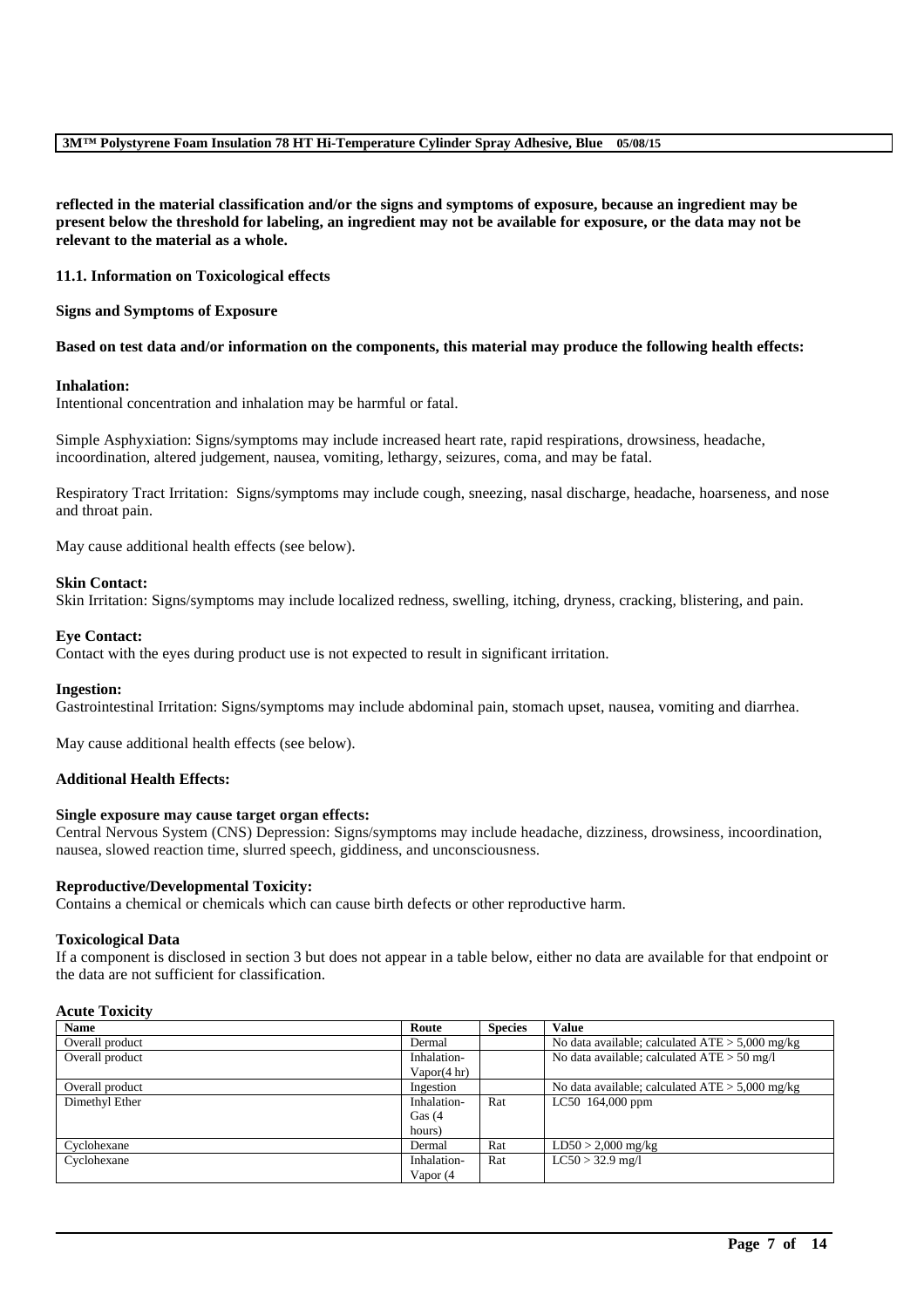| hours)      |            |                                   |
|-------------|------------|-----------------------------------|
| Ingestion   | Rat        | LD50 $6,200$ mg/kg                |
| Dermal      | Rabbit     | $LD50 > 3,160$ mg/kg              |
| Inhalation- | Rat        | $LC50 > 14.7$ mg/l                |
| Vapor (4    |            |                                   |
| hours)      |            |                                   |
| Ingestion   | Rat        | $LD50 > 5,000$ mg/kg              |
| Dermal      | <b>Not</b> | $LD50 > 2,000$ mg/kg              |
|             | available  |                                   |
| Ingestion   | <b>Not</b> | $LD50 > 2,000$ mg/kg              |
|             | available  |                                   |
| Dermal      | Rabbit     | $LD50 > 15,688$ mg/kg             |
| Inhalation- | Rat        | LC50 $76 \text{ mg}/1$            |
| Vapor (4    |            |                                   |
| hours)      |            |                                   |
| Ingestion   | Rat        | LD50 $5,800$ mg/kg                |
| Inhalation- |            | LC50 estimated to be 20 - 50 mg/l |
| Vapor (4    |            |                                   |
| hours)      |            |                                   |
| Dermal      | Rabbit     | $LD50 > 5,000$ mg/kg              |
| Ingestion   | Rat        | $LD50 > 5,000$ mg/kg              |
| Dermal      | Rabbit     | $LD50 > 2,000$ mg/kg              |
| Inhalation- | Rat        | LC50 170 mg/l                     |
| Vapor (4    |            |                                   |
| hours)      |            |                                   |
| Ingestion   | Rat        | $LD50 > 28,700$ mg/kg             |
|             |            |                                   |

 $\overline{ATE}$  = acute toxicity estimate

## **Skin Corrosion/Irritation**

| Name                     | <b>Species</b> | <b>Value</b>              |
|--------------------------|----------------|---------------------------|
|                          |                |                           |
| Cyclohexane              | Rabbit         | Mild irritant             |
| Hexane isomers           | Rabbit         | Irritant                  |
| Non-Hazardous Components | Professio      | No significant irritation |
|                          | nal            |                           |
|                          | judgeme        |                           |
|                          | nt             |                           |
| Acetone                  | Mouse          | Minimal irritation        |
| Naphthol Spirits         | Rabbit         | Mild irritant             |
| n-Hexane                 | Human          | Mild irritant             |
|                          | and            |                           |
|                          | animal         |                           |

## **Serious Eye Damage/Irritation**

| Name                     | <b>Species</b> | <b>Value</b>              |
|--------------------------|----------------|---------------------------|
|                          |                |                           |
| Cyclohexane              | Rabbit         | Mild irritant             |
| Hexane isomers           | Rabbit         | Mild irritant             |
| Non-Hazardous Components | Professio      | No significant irritation |
|                          | nal            |                           |
|                          | judgeme        |                           |
|                          | nt             |                           |
| Acetone                  | Rabbit         | Severe irritant           |
| Naphthol Spirits         | Rabbit         | Mild irritant             |
| n-Hexane                 | Rabbit         | Mild irritant             |

## **Skin Sensitization**

| <b>Name</b>              | <b>Species</b> | <b>Value</b>    |
|--------------------------|----------------|-----------------|
| Hexane isomers           | Guinea         | Not sensitizing |
|                          | pig            |                 |
| Non-Hazardous Components |                | Not sensitizing |
| Naphthol Spirits         | Guinea         | Not sensitizing |
|                          | pig            |                 |
| n-Hexane                 | Human          | Not sensitizing |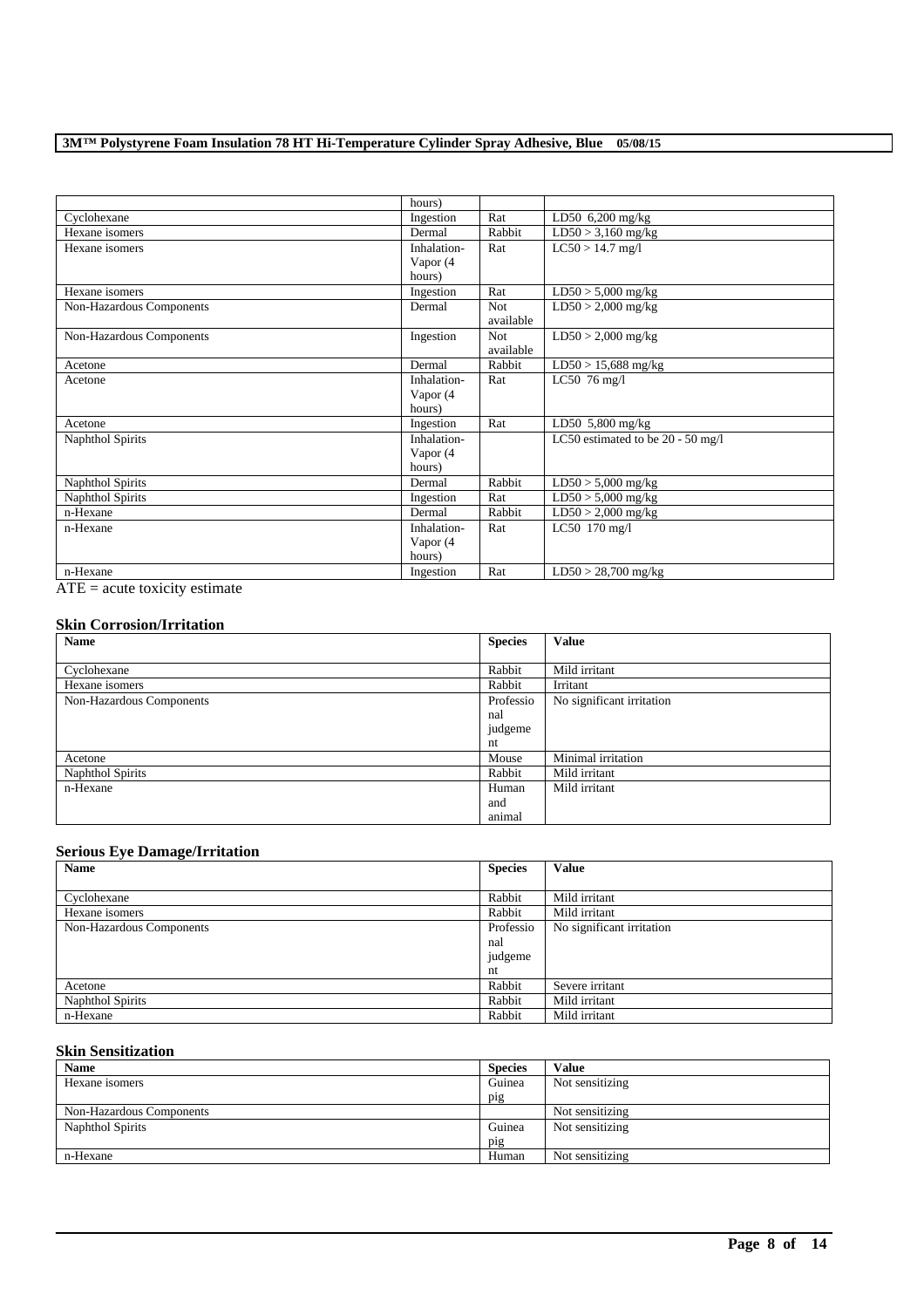#### **Respiratory Sensitization**

For the component/components, either no data are currently available or the data are not sufficient for classification.

## **Germ Cell Mutagenicity**

| <b>Name</b>      | Route    | <b>Value</b>                                                                    |
|------------------|----------|---------------------------------------------------------------------------------|
|                  |          |                                                                                 |
| Dimethyl Ether   | In Vitro | Not mutagenic                                                                   |
| Dimethyl Ether   | In vivo  | Not mutagenic                                                                   |
| Cyclohexane      | In Vitro | Not mutagenic                                                                   |
| Cyclohexane      | In vivo  | Some positive data exist, but the data are not<br>sufficient for classification |
| Hexane isomers   | In Vitro | Not mutagenic                                                                   |
| Acetone          | In vivo  | Not mutagenic                                                                   |
| Acetone          | In Vitro | Some positive data exist, but the data are not                                  |
|                  |          | sufficient for classification                                                   |
| Naphthol Spirits | In Vitro | Not mutagenic                                                                   |
| Naphthol Spirits | In vivo  | Not mutagenic                                                                   |
| n-Hexane         | In Vitro | Not mutagenic                                                                   |
| n-Hexane         | In vivo  | Not mutagenic                                                                   |

## **Carcinogenicity**

| -- ----- <b>--</b> ------<br><b>Name</b> | Route                   | <b>Species</b>                | <b>Value</b>                                                                    |
|------------------------------------------|-------------------------|-------------------------------|---------------------------------------------------------------------------------|
| Dimethyl Ether                           | Inhalation              | Rat                           | Not carcinogenic                                                                |
| Hexane isomers                           | Inhalation              | Mouse                         | Some positive data exist, but the data are not<br>sufficient for classification |
| Acetone                                  | <b>Not</b><br>Specified | Multiple<br>animal<br>species | Not carcinogenic                                                                |
| Naphthol Spirits                         | Not<br>Specified        | Not<br>available              | Not carcinogenic                                                                |
| n-Hexane                                 | Dermal                  | Mouse                         | Not carcinogenic                                                                |
| n-Hexane                                 | Inhalation              | Mouse                         | Some positive data exist, but the data are not<br>sufficient for classification |

## **Reproductive Toxicity**

### **Reproductive and/or Developmental Effects**

| <b>Name</b>      | Route                   | <b>Value</b>                                                                                         | <b>Species</b> | <b>Test Result</b>            | <b>Exposure</b><br><b>Duration</b>   |
|------------------|-------------------------|------------------------------------------------------------------------------------------------------|----------------|-------------------------------|--------------------------------------|
| Dimethyl Ether   | Inhalation              | Not toxic to female reproduction                                                                     | Rat            | NOAEL.<br>25,000 ppm          | 2 years                              |
| Dimethyl Ether   | Inhalation              | Not toxic to male reproduction                                                                       | Rat            | NOAEL.<br>$25,000$ ppm        | 2 years                              |
| Dimethyl Ether   | Inhalation              | Not toxic to development                                                                             | Rat            | NOAEL.<br>$40,000$ ppm        | during<br>organogenesi               |
| Cyclohexane      | Inhalation              | Not toxic to female reproduction                                                                     | Rat            | <b>NOAEL 24</b><br>mg/1       | 2 generation                         |
| Cyclohexane      | Inhalation              | Not toxic to male reproduction                                                                       | Rat            | <b>NOAEL 24</b><br>mg/1       | 2 generation                         |
| Cyclohexane      | Inhalation              | Some positive developmental data exist,<br>but the data are not sufficient for<br>classification     | Rat            | NOAEL 6.9<br>mg/1             | 2 generation                         |
| Acetone          | Ingestion               | Not toxic to female reproduction                                                                     | Mouse          | NOAEL.<br>11,298<br>mg/kg/day | 13 weeks                             |
| Acetone          | Ingestion               | Some positive male reproductive data<br>exist, but the data are not sufficient for<br>classification | Rat            | NOAEL.<br>1.700<br>mg/kg/day  | 13 weeks                             |
| Acetone          | Inhalation              | Some positive developmental data exist,<br>but the data are not sufficient for<br>classification     | Rat            | <b>NOAEL 5.2</b><br>mg/1      | during<br>organogenesi<br>s          |
| Naphthol Spirits | <b>Not</b><br>Specified | Not toxic to female reproduction                                                                     | Rat            | NOAEL Not<br>available        | premating $&$<br>during<br>gestation |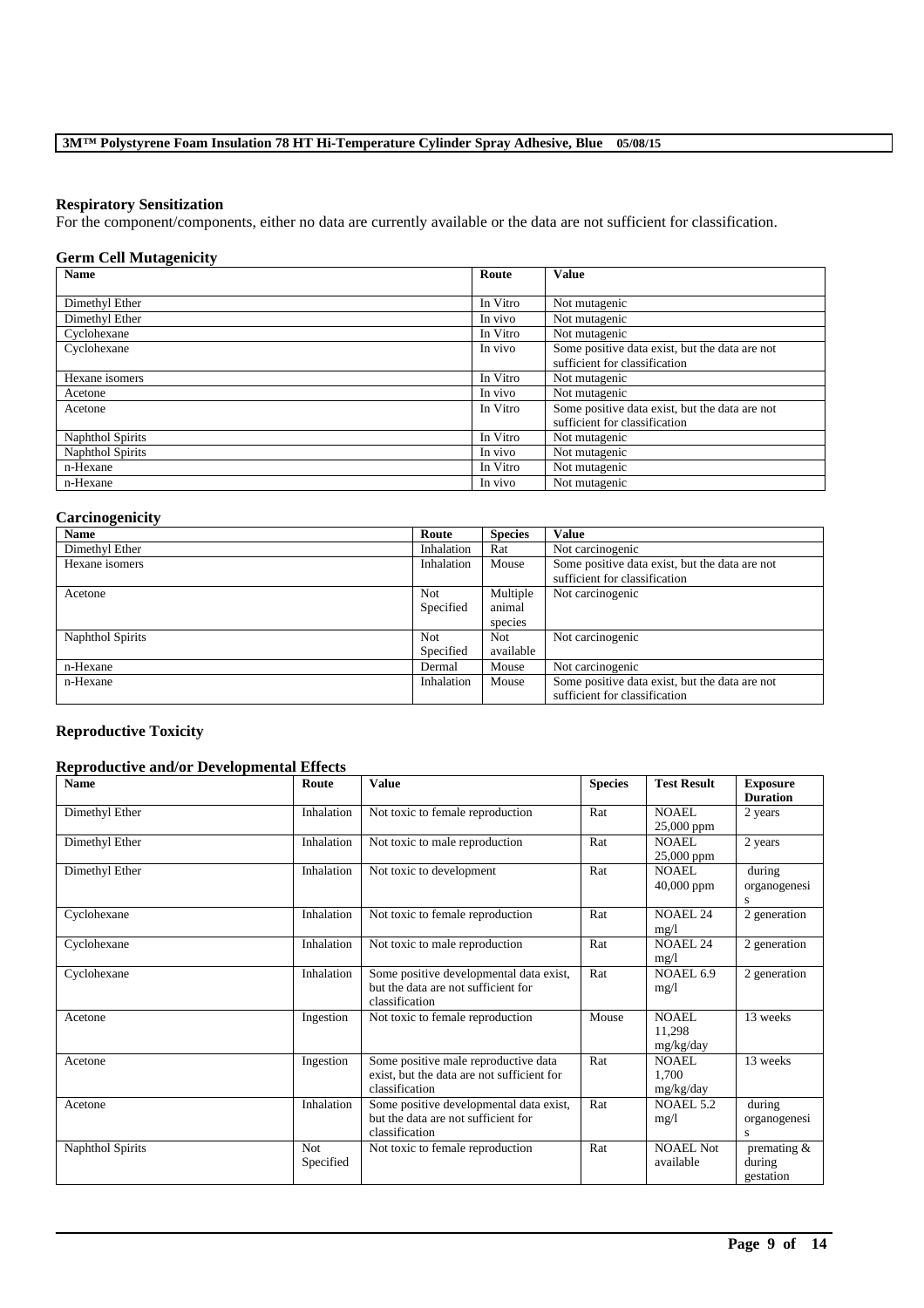| Naphthol Spirits | <b>Not</b> | Not toxic to male reproduction          | Rat   | <b>NOAEL Not</b>     | 28 days      |
|------------------|------------|-----------------------------------------|-------|----------------------|--------------|
|                  | Specified  |                                         |       | available            |              |
| Naphthol Spirits | Not.       | Not toxic to development                | Rat   | NOAEL Not            | during       |
|                  | Specified  |                                         |       | available            | gestation    |
| n-Hexane         | Ingestion  | Not toxic to development                | Mouse | NOAEL.               | during       |
|                  |            |                                         |       | 2.200                | organogenesi |
|                  |            |                                         |       | mg/kg/day            | <b>S</b>     |
| n-Hexane         | Inhalation | Some positive developmental data exist, | Rat   | NOAEL <sub>0.7</sub> | during       |
|                  |            | but the data are not sufficient for     |       | mg/l                 | gestation    |
|                  |            | classification                          |       |                      |              |
| n-Hexane         | Ingestion  | Toxic to male reproduction              | Rat   | <b>NOAEL</b>         | 90 days      |
|                  |            |                                         |       | 1,140                |              |
|                  |            |                                         |       | mg/kg/day            |              |
| n-Hexane         | Inhalation | Toxic to male reproduction              | Rat   | LOAEL 3.52           | 28 days      |
|                  |            |                                         |       | mg/l                 |              |

## **Target Organ(s)**

## **Specific Target Organ Toxicity - single exposure**

| <b>Name</b>      | Route      | <b>Target Organ(s)</b>               | <b>Value</b>                                                                       | <b>Species</b>         | <b>Test Result</b>            | <b>Exposure</b><br><b>Duration</b> |
|------------------|------------|--------------------------------------|------------------------------------------------------------------------------------|------------------------|-------------------------------|------------------------------------|
| Dimethyl Ether   | Inhalation | central nervous<br>system depression | May cause drowsiness or<br>dizziness                                               | Rat                    | <b>LOAEL</b><br>$10,000$ ppm  | 30 minutes                         |
| Dimethyl Ether   | Inhalation | cardiac<br>sensitization             | Some positive data exist, but the<br>data are not sufficient for<br>classification | Dog                    | <b>NOAEL</b><br>100,000 ppm   | 5 minutes                          |
| Cyclohexane      | Inhalation | central nervous<br>system depression | May cause drowsiness or<br>dizziness                                               | Human<br>and<br>animal | <b>NOAEL Not</b><br>available |                                    |
| Cyclohexane      | Inhalation | respiratory irritation               | Some positive data exist, but the<br>data are not sufficient for<br>classification | Human<br>and<br>animal | <b>NOAEL Not</b><br>available |                                    |
| Hexane isomers   | Inhalation | central nervous<br>system depression | May cause drowsiness or<br>dizziness                                               |                        | <b>NOAEL Not</b><br>available |                                    |
| Hexane isomers   | Inhalation | respiratory irritation               | Some positive data exist, but the<br>data are not sufficient for<br>classification |                        | <b>NOAEL Not</b><br>available |                                    |
| Acetone          | Inhalation | central nervous<br>system depression | May cause drowsiness or<br>dizziness                                               | Human                  | <b>NOAEL Not</b><br>available |                                    |
| Acetone          | Inhalation | respiratory irritation               | Some positive data exist, but the<br>data are not sufficient for<br>classification | Human                  | <b>NOAEL Not</b><br>available |                                    |
| Acetone          | Inhalation | immune system                        | Some positive data exist, but the<br>data are not sufficient for<br>classification | Human                  | <b>NOAEL 1.19</b><br>mg/1     | 6 hours                            |
| Acetone          | Inhalation | liver                                | Some positive data exist, but the<br>data are not sufficient for<br>classification | Guinea<br>pig          | <b>NOAEL Not</b><br>available |                                    |
| Acetone          | Ingestion  | central nervous<br>system depression | May cause drowsiness or<br>dizziness                                               | Human                  | <b>NOAEL Not</b><br>available | poisoning<br>and/or abuse          |
| Naphthol Spirits | Inhalation | central nervous<br>system depression | May cause drowsiness or<br>dizziness                                               | Human<br>and<br>animal | <b>NOAEL Not</b><br>available |                                    |
| n-Hexane         | Inhalation | central nervous<br>system depression | May cause drowsiness or<br>dizziness                                               | Human                  | <b>NOAEL Not</b><br>available | not available                      |
| n-Hexane         | Inhalation | respiratory irritation               | Some positive data exist, but the<br>data are not sufficient for<br>classification | Rabbit                 | <b>NOAEL Not</b><br>available | 8 hours                            |
| n-Hexane         | Inhalation | respiratory system                   | Some positive data exist, but the<br>data are not sufficient for<br>classification | Rat                    | <b>NOAEL 24.6</b><br>mg/1     | 8 hours                            |

## **Specific Target Organ Toxicity - repeated exposure**

| <b>Name</b>    | Route      | Target Organ(s)         | <b>Value</b>                                                     | Species | <b>Test Result</b>           | Exposure<br><b>Duration</b> |
|----------------|------------|-------------------------|------------------------------------------------------------------|---------|------------------------------|-----------------------------|
| Dimethyl Ether | Inhalation | hematopoietic<br>system | Some positive data exist, but the<br>data are not sufficient for | Rat     | <b>NOAEL</b><br>$25,000$ ppm | years                       |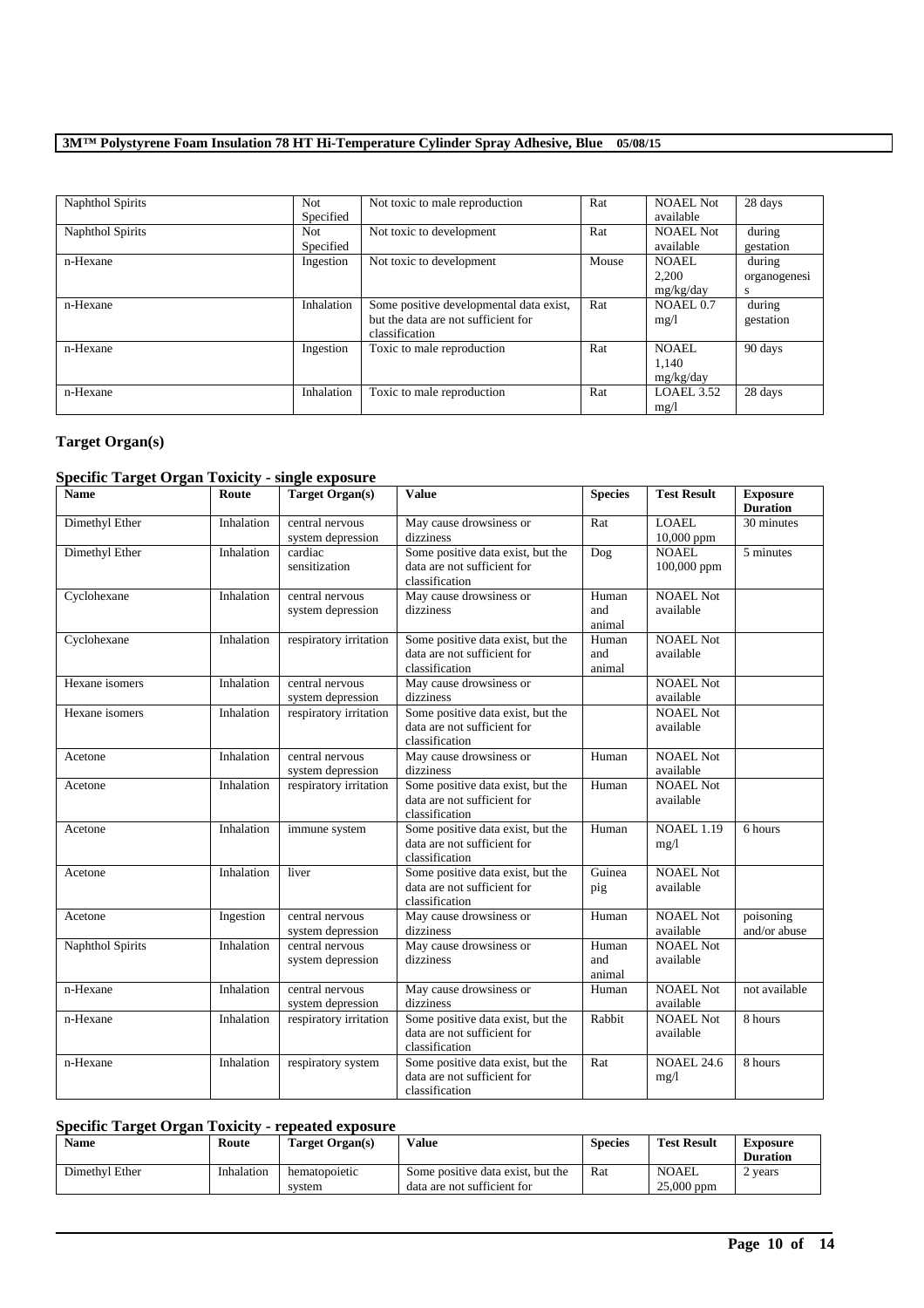|                |            |                     | classification                                                   |        |                               |               |
|----------------|------------|---------------------|------------------------------------------------------------------|--------|-------------------------------|---------------|
| Dimethyl Ether | Inhalation | liver               | Some positive data exist, but the                                | Rat    | <b>NOAEL</b>                  | 30 weeks      |
|                |            |                     | data are not sufficient for                                      |        | 20,000 ppm                    |               |
|                |            |                     | classification                                                   |        |                               |               |
| Cyclohexane    | Inhalation | liver               | Some positive data exist, but the                                | Rat    | <b>NOAEL 24</b>               | 90 days       |
|                |            |                     | data are not sufficient for                                      |        | mg/1                          |               |
|                |            |                     | classification                                                   |        |                               |               |
| Cyclohexane    | Inhalation | auditory system     | Some positive data exist, but the                                | Rat    | NOAEL 1.7                     | 90 days       |
|                |            |                     | data are not sufficient for<br>classification                    |        | mg/1                          |               |
| Cyclohexane    | Inhalation | kidney and/or       | Some positive data exist, but the                                | Rabbit | <b>NOAEL 2.7</b>              | 10 weeks      |
|                |            | bladder             | data are not sufficient for                                      |        | mg/1                          |               |
|                |            |                     | classification                                                   |        |                               |               |
| Cyclohexane    | Inhalation | hematopoietic       | Some positive data exist, but the                                | Mouse  | <b>NOAEL 24</b>               | 14 weeks      |
|                |            | system              | data are not sufficient for                                      |        | mg/1                          |               |
|                |            |                     | classification                                                   |        |                               |               |
| Cyclohexane    | Inhalation | peripheral nervous  | All data are negative                                            | Rat    | NOAEL 8.6                     | 30 weeks      |
|                |            | system              |                                                                  |        | mg/1                          |               |
| Acetone        | Dermal     | eyes                | Some positive data exist, but the                                | Guinea | <b>NOAEL Not</b>              | 3 weeks       |
|                |            |                     | data are not sufficient for<br>classification                    | pig    | available                     |               |
| Acetone        | Inhalation | hematopoietic       | Some positive data exist, but the                                | Human  | <b>NOAEL 3</b>                | 6 weeks       |
|                |            | system              | data are not sufficient for                                      |        | mg/1                          |               |
|                |            |                     | classification                                                   |        |                               |               |
| Acetone        | Inhalation | immune system       | Some positive data exist, but the                                | Human  | <b>NOAEL 1.19</b>             | 6 days        |
|                |            |                     | data are not sufficient for                                      |        | mg/1                          |               |
|                |            |                     | classification                                                   |        |                               |               |
| Acetone        | Inhalation | kidney and/or       | Some positive data exist, but the                                | Guinea | NOAEL 119                     | not available |
|                |            | bladder             | data are not sufficient for                                      | pig    | mg/1                          |               |
|                |            |                     | classification                                                   |        |                               |               |
| Acetone        | Inhalation | heart   liver       | All data are negative                                            | Rat    | <b>NOAEL 45</b><br>mg/1       | 8 weeks       |
| Acetone        | Ingestion  | kidney and/or       | Some positive data exist, but the                                | Rat    | <b>NOAEL 900</b>              | 13 weeks      |
|                |            | bladder             | data are not sufficient for                                      |        | mg/kg/day                     |               |
|                |            |                     | classification                                                   |        |                               |               |
| Acetone        | Ingestion  | heart               | Some positive data exist, but the                                | Rat    | <b>NOAEL</b>                  | 13 weeks      |
|                |            |                     | data are not sufficient for                                      |        | 2,500                         |               |
|                |            |                     | classification                                                   |        | mg/kg/day                     |               |
| Acetone        | Ingestion  | hematopoietic       | Some positive data exist, but the                                | Rat    | <b>NOAEL 200</b>              | 13 weeks      |
|                |            | system              | data are not sufficient for                                      |        | mg/kg/day                     |               |
|                |            |                     | classification                                                   |        |                               |               |
| Acetone        | Ingestion  | liver               | Some positive data exist, but the<br>data are not sufficient for | Mouse  | <b>NOAEL</b><br>3,896         | 14 days       |
|                |            |                     | classification                                                   |        | mg/kg/day                     |               |
| Acetone        | Ingestion  | eyes                | All data are negative                                            | Rat    | <b>NOAEL</b>                  | 13 weeks      |
|                |            |                     |                                                                  |        | 3,400                         |               |
|                |            |                     |                                                                  |        | mg/kg/day                     |               |
| Acetone        | Ingestion  | respiratory system  | All data are negative                                            | Rat    | NOAEL                         | 13 weeks      |
|                |            |                     |                                                                  |        | 2,500                         |               |
|                |            |                     |                                                                  |        | mg/kg/day                     |               |
| Acetone        | Ingestion  | muscles             | All data are negative                                            | Rat    | <b>NOAEL</b>                  | 13 weeks      |
| Acetone        | Ingestion  | skin   bone, teeth, | All data are negative                                            | Mouse  | $2,500$ mg/kg<br><b>NOAEL</b> | 13 weeks      |
|                |            | nails, and/or hair  |                                                                  |        | 11,298                        |               |
|                |            |                     |                                                                  |        | mg/kg/day                     |               |
| n-Hexane       | Inhalation | peripheral nervous  | Causes damage to organs                                          | Human  | <b>NOAEL Not</b>              | occupational  |
|                |            | system              | through prolonged or repeated                                    |        | available                     | exposure      |
|                |            |                     | exposure                                                         |        |                               |               |
| n-Hexane       | Inhalation | respiratory system  | Some positive data exist, but the                                | Mouse  | <b>LOAEL 1.76</b>             | 13 weeks      |
|                |            |                     | data are not sufficient for                                      |        | mg/1                          |               |
|                |            |                     | classification                                                   |        |                               |               |
| n-Hexane       | Inhalation | liver               | Some positive data exist, but the                                | Rat    | <b>NOAEL Not</b>              | 6 months      |
|                |            |                     | data are not sufficient for<br>classification                    |        | available                     |               |
| n-Hexane       | Inhalation | kidney and/or       | Some positive data exist, but the                                | Rat    | LOAEL 1.76                    | 6 months      |
|                |            | bladder             | data are not sufficient for                                      |        | mg/l                          |               |
|                |            |                     | classification                                                   |        |                               |               |
| n-Hexane       | Inhalation | hematopoietic       | Some positive data exist, but the                                | Mouse  | <b>NOAEL 35.2</b>             | 13 weeks      |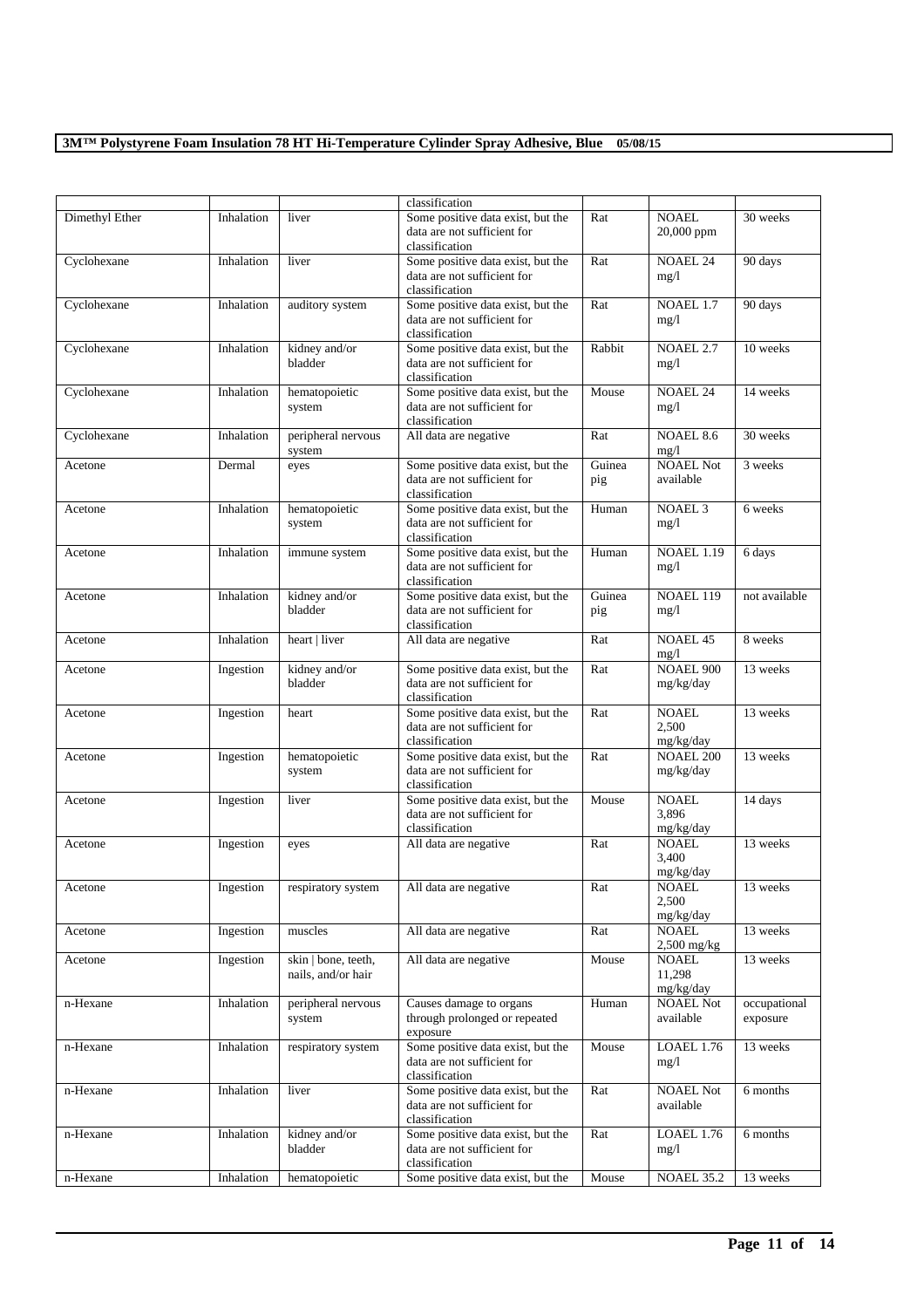|          |            | system                                                                                                 | data are not sufficient for<br>classification                                      |       | mg/1                               |                          |
|----------|------------|--------------------------------------------------------------------------------------------------------|------------------------------------------------------------------------------------|-------|------------------------------------|--------------------------|
| n-Hexane | Inhalation | auditory system  <br>immune system  <br>eyes                                                           | Some positive data exist, but the<br>data are not sufficient for<br>classification | Human | <b>NOAEL Not</b><br>available      | occupational<br>exposure |
| n-Hexane | Inhalation | heart   skin  <br>endocrine system                                                                     | All data are negative                                                              | Rat   | <b>NOAEL 1.76</b><br>mg/1          | 6 months                 |
| n-Hexane | Ingestion  | peripheral nervous<br>system                                                                           | Some positive data exist, but the<br>data are not sufficient for<br>classification | Rat   | <b>NOAEL</b><br>1.140<br>mg/kg/day | 90 days                  |
| n-Hexane | Ingestion  | endocrine system  <br>hematopoietic<br>system   liver  <br>immune system  <br>kidney and/or<br>bladder | Some positive data exist, but the<br>data are not sufficient for<br>classification | Rat   | <b>NOAEL Not</b><br>available      | 13 weeks                 |

#### **Aspiration Hazard**

| <b>Name</b>             | <b>Value</b>      |
|-------------------------|-------------------|
| Cyclohexane             | Aspiration hazard |
| Hexane isomers          | Aspiration hazard |
| <b>Naphthol Spirits</b> | Aspiration hazard |
| n-Hexane                | Aspiration hazard |

**Please contact the address or phone number listed on the first page of the SDS for additional toxicological information on this material and/or its components.**

## **SECTION 12: Ecological information**

## **Ecotoxicological information**

Please contact the address or phone number listed on the first page of the SDS for additional ecotoxicological information on this material and/or its components.

### **Chemical fate information**

Please contact the address or phone number listed on the first page of the SDS for additional chemical fate information on this material and/or its components.

## **SECTION 13: Disposal considerations**

#### **13.1. Disposal methods**

Dispose of contents/ container in accordance with the local/regional/national/international regulations.

Incinerate in a permitted waste incineration facility. As a disposal alternative, utilize an acceptable permitted waste disposal facility. Empty drums/barrels/containers used for transporting and handling hazardous chemicals (chemical substances/mixtures/preparations classified as Hazardous as per applicable regulations) shall be considered, stored, treated & disposed of as hazardous wastes unless otherwise defined by applicable waste regulations. Consult with the respective regulating authorities to determine the available treatment and disposal facilities.

## **EPA Hazardous Waste Number (RCRA):** D001 (Ignitable)

## **SECTION 14: Transport Information**

For Transport Information, please visit **http://3M.com/Transportinfo** or call 1-800-364-3577 or 651-737-6501.

\_\_\_\_\_\_\_\_\_\_\_\_\_\_\_\_\_\_\_\_\_\_\_\_\_\_\_\_\_\_\_\_\_\_\_\_\_\_\_\_\_\_\_\_\_\_\_\_\_\_\_\_\_\_\_\_\_\_\_\_\_\_\_\_\_\_\_\_\_\_\_\_\_\_\_\_\_\_\_\_\_\_\_\_\_\_\_\_\_\_

## **SECTION 15: Regulatory information**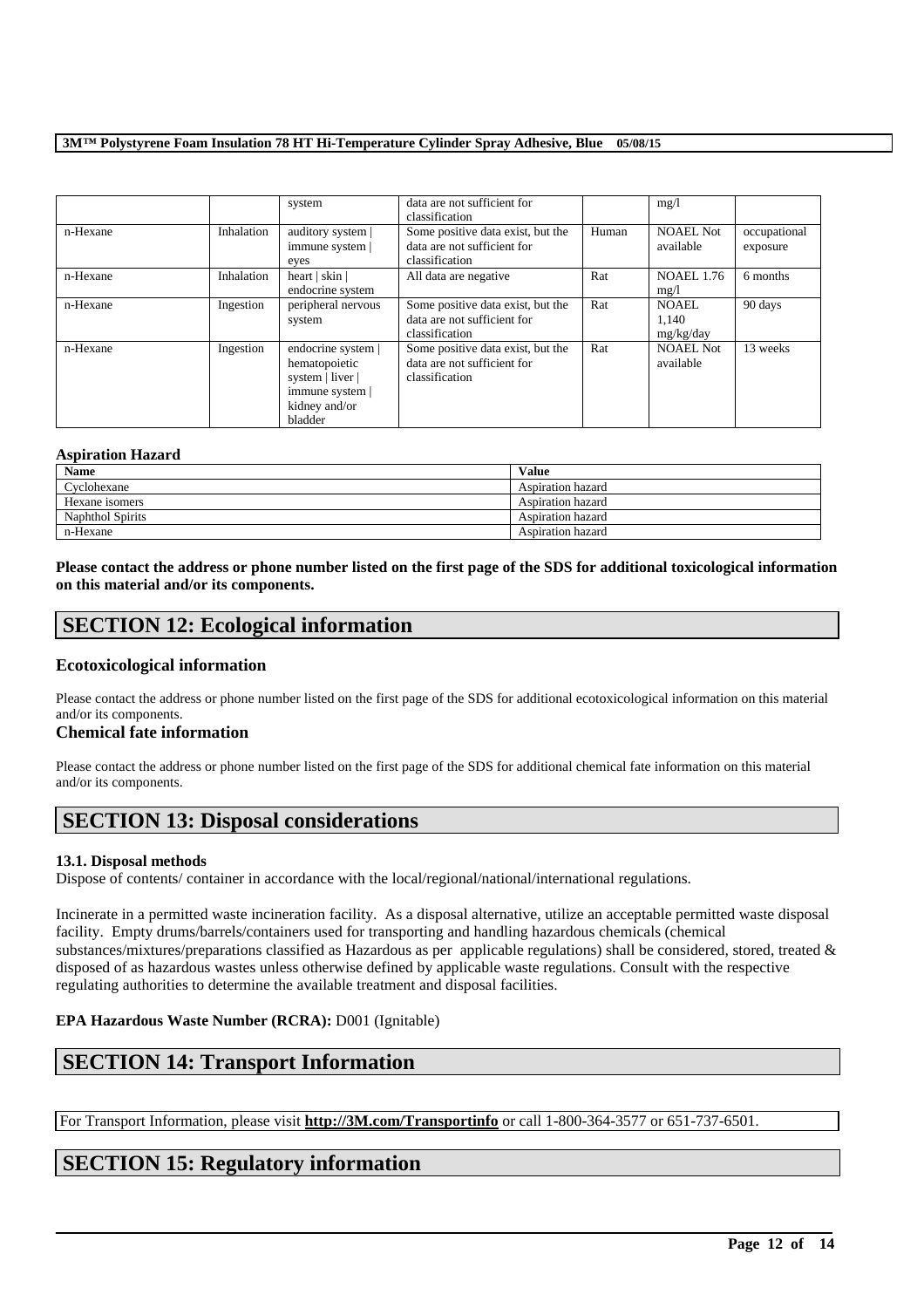## **15.1. US Federal Regulations**

Contact 3M for more information.

## **311/312 Hazard Categories:**

Fire Hazard - Yes Pressure Hazard - Yes Reactivity Hazard - No Immediate Hazard - Yes Delayed Hazard - Yes

#### **Section 313 Toxic Chemicals subject to the reporting requirements of that section and 40 CFR part 372 (EPCRA):**

| Ingredient  | C.A.S. No | $\%$ by Wt |
|-------------|-----------|------------|
| Cyclohexane | 110-82-7  | $15 - 25$  |

#### **15.2. State Regulations**

Contact 3M for more information.

## **15.3. Chemical Inventories**

The components of this product are in compliance with the chemical notification requirements of TSCA.

Contact 3M for more information.

## **15.4. International Regulations**

Contact 3M for more information.

**This SDS has been prepared to meet the U.S. OSHA Hazard Communication Standard, 29 CFR 1910.1200.**

## **SECTION 16: Other information**

### **NFPA Hazard Classification**

**Health:** 2 **Flammability:** 4 **Instability:** 0 **Special Hazards:** None

National Fire Protection Association (NFPA) hazard ratings are designed for use by emergency response personnel to address the hazards that are presented by short-term, acute exposure to a material under conditions of fire, spill, or similar emergencies. Hazard ratings are primarily based on the inherent physical and toxic properties of the material but also include the toxic properties of combustion or decomposition products that are known to be generated in significant quantities.

| <b>Document Group:</b> | 24-6304-0 | <b>Version Number:</b>  | 3.00     |
|------------------------|-----------|-------------------------|----------|
| <b>Issue Date:</b>     | 05/08/15  | <b>Supercedes Date:</b> | 07/09/13 |

DISCLAIMER: The information in this Safety Data Sheet (SDS) is believed to be correct as of the date issued. 3M MAKES NO WARRANTIES, EXPRESSED OR IMPLIED, INCLUDING, BUT NOT LIMITED TO, ANY IMPLIED WARRANTY OF MERCHANTABILITY OR FITNESS FOR A PARTICULAR PURPOSE OR COURSE OF PERFORMANCE OR USAGE OF TRADE. User is responsible for determining whether the 3M product is fit for a particular purpose and suitable for user's method of use or application. Given the variety of factors that can affect the use and application of a 3M product, some of which are uniquely within the user's knowledge and control, it is essential that the user evaluate the 3M product to determine whether it is fit for a particular purpose and suitable for user's method of use or application.

3M provides information in electronic form as a service to its customers. Due to the remote possibility that electronic transfer may have resulted in errors, omissions or alterations in this information, 3M makes no representations as to its completeness or accuracy. In addition, information obtained from a database may not be as current as the information in the SDS available directly from 3M